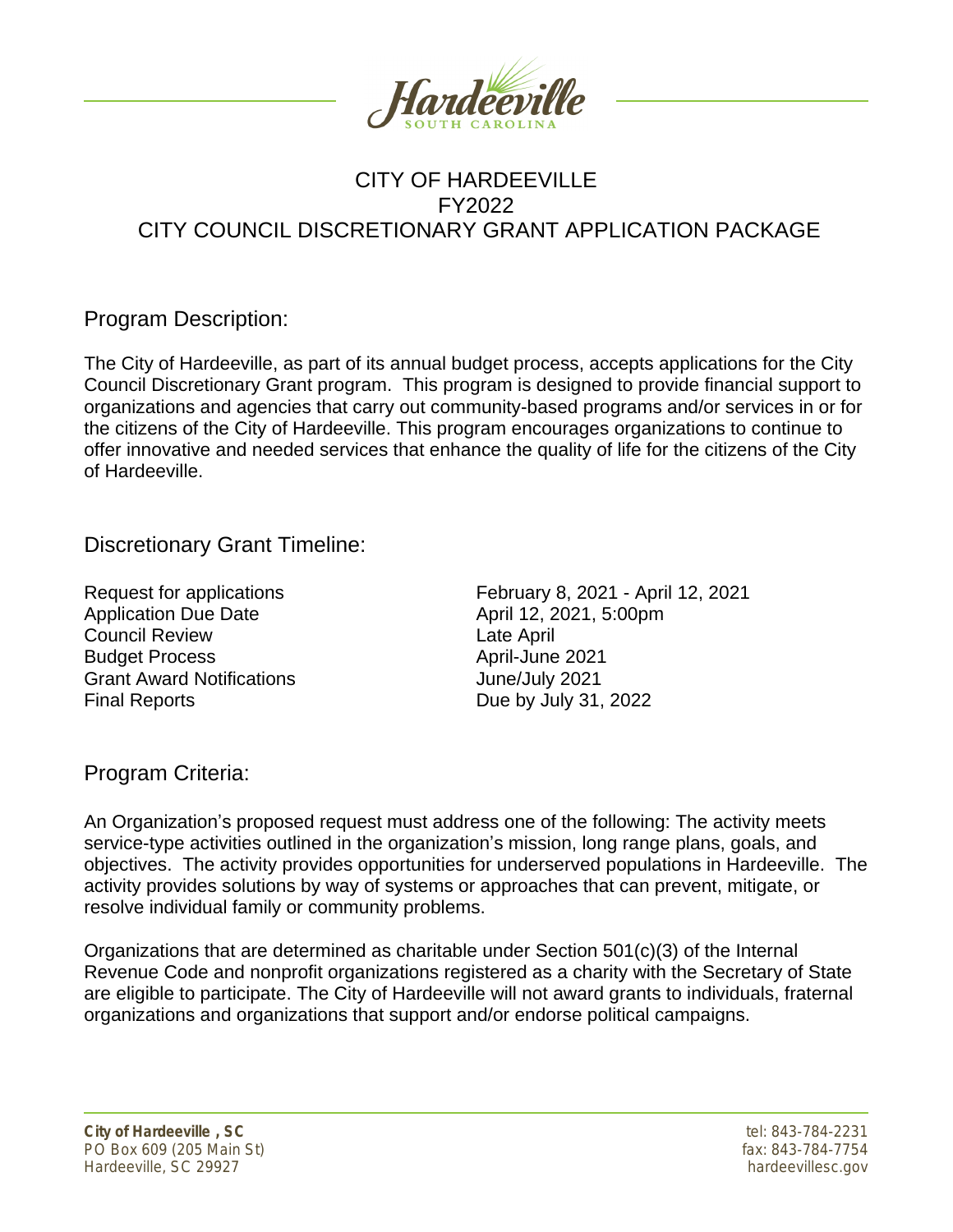

Religious organizations may receive funding. However, the City of Hardeeville will not sponsor nor provide financial support to a religious organization in a manner which would actively involve it in a religious activity (i.e., public funds must not be used for a religious purpose). Thus, any funds provided must be solely utilized for secular purposes and the principal or primary goal of the sponsored activity must not be to advance religion.

The program will not fund debt reduction, endowment development, medical research/health related issues, conference travel, conference underwriting or sponsorship, gift cards and fundraising projects.

#### Program Requirements:

Funding: Organizations may apply for funding for a period of one year. All organizations requesting funding must apply each year, even if they may have been awarded a Discretionary Grant in the prior year.

Grantee organizations may not re-grant or sub-granting City funds to other organizations. All funds must be spent on direct program expenditures by the organization who is granted the allocation.

#### Grant Application:

The grant application must be completed online through the City of Hardeeville's website. Make sure all fields are complete. Incomplete applications will not be reviewed by the Council. Please contact John Boyle (Finance Director) at 843-784-2231 or by e-mail [jboyle@hardeevillesc.gov](mailto:jboyle@hardeevillesc.gov) if you have any questions. Once complete save a copy and print for your records.

The application components are as follows:

- Mission Statement Include the organization's mission statement as found in your bylaws. You may also include any long-range plans and goals for your agency.
- Organization Background Demonstration of recent accomplishments and success with programs similar, to the one in your application.
- Project Description This is where you describe your project who, when, what, why and where.
- Benefit to the Community Detail who is being served by your project, the geographic location of your audience, and how the project impacts the community.
- Collaborative Partners/Efforts Describe how your organization will work with others on this project. What are partner's roles?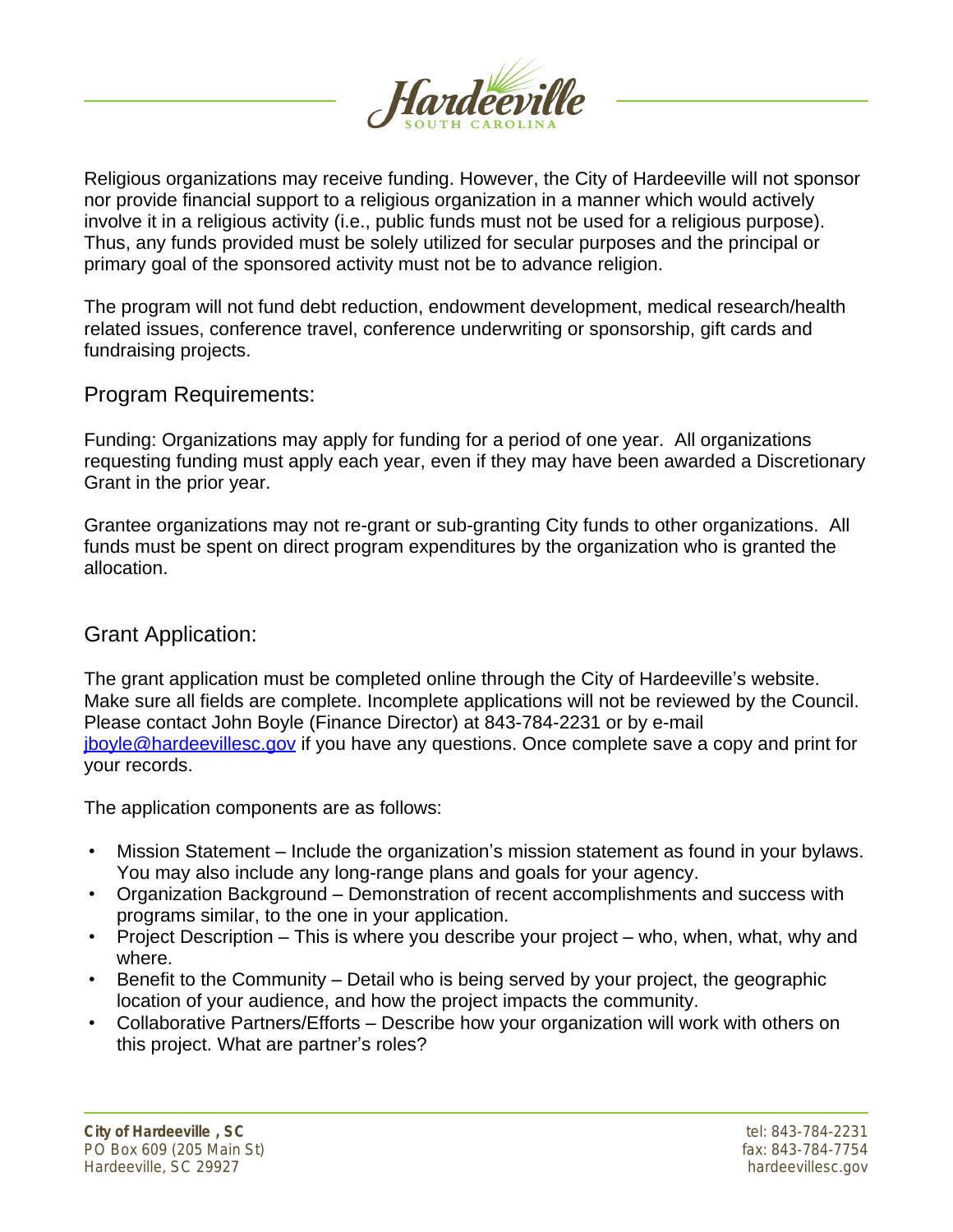

• Outcomes – Quantify anticipated results and explain how success will be measured?

#### Program Budget

A budget section is provided as part of the application. This section applies only to the project outlined in the application. Please note that all grant funds must be expended by the recipient organization. Re-granting or sub-granting of funds is not allowed. Expenditures must be consistent with the application budget. Only goods and services that comply with the Discretionary Guidelines are permitted. The budget should reflect in financial terms the actual costs of achieving the objectives of the project(s) proposed in the application.

Amounts listed in the Discretionary Grant Request column should total the amount of funds requested in the application. Please make sure that all expenses in the Discretionary Grant column relate to the proposed project outlined in the Project Description.

There are blank spaces in the budget section of the application to provide additional expense categories. Feel free to use these additional blank expense spaces for other categories not listed. For example, your project may have a transportation component. You can add a budget category expenses. Under project revenues, list known and anticipated funding sources, including any that are pending. Also include any in-kind contributions under project revenues. This section shows the Committee whether your organization or others are contributing to the project outlined in the application. Attach copies of pending grants documentation (grant award letters) in the documents section of the grant application.

Please do not include agency administrative costs or organizational overhead expenses in the grant budget. All expenses should directly relate to the project or program that is outlined in the application.

Budget Narrative (Grant Funds Only) - Please include a brief 1-2 sentence description for each category included in the program budget. Make sure expenses are reflected in the project description. For example: Contractual – 2 consultants to work 10 hours at \$25/hour to conduct 5 financial training workshops Program expenses - \$500 for financial training workshop curriculum, \$500 rental fee for training space.

#### Application Package:

To be considered for funding, applicants must submit a complete application package for the Discretionary Grant program via email to John Boyle at *[jboyle@hardeevillesc.gov](mailto:jboyle@hardeevillesc.gov)*. Incomplete applications will not be considered.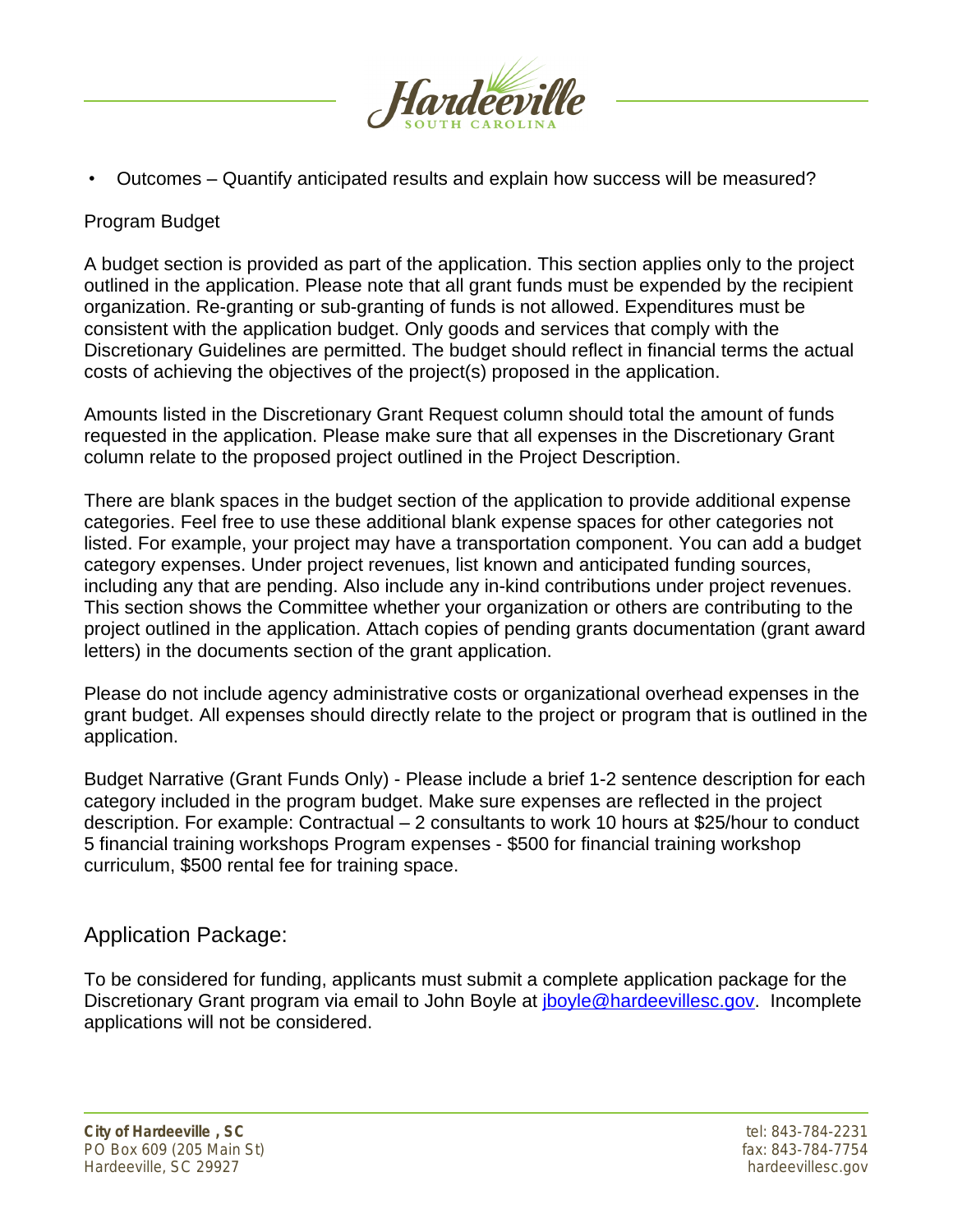

Complete applications include:

1). Completed application. You can complete the application at: <http://www.hardeevillesc.gov> Discretionary Grants

- Answer all questions and complete each section.
- Print and Sign.

2). Project Budget and Narrative (form included with the application)

- 3) Required Attachments:
- Current organization operating budget reflecting sources and amounts of income and expenditures for the organization, not just the program outlined in the application.
- IRS determination letter indicating the organization's 501 c 3 charitable status.
- Proof of current registration as a charity with the SC Secretary of State's Office.
- Current list of board of directors
- Most recent 990 tax return. If you file a 990 post-card, please attach a financial report showing financial status.
- Audited Financial statements for (3) years prior to current request.
	- o In the event an audit has not been completed for the most recent fiscal year, the applicant may submit unaudited information for that year.
- Pending grant award documents such as grant award letters, emails, or correspondence from the grantor.
- City of Hardeeville business license or business license assessment survey form (this form shows that a business license is not needed for your organization).

# Application Evaluation:

Grant applications are reviewed by the Discretionary Grant Committee. The Committee will use the following evaluation criteria to evaluate applications and proposed projects. The individual factors are important in project evaluation, as they are an indication of the degree to which the proposed project will contribute to the citizens in the City of Hardeeville. Make sure these factors are incorporated into your application. These factors, with their corresponding point values, are:

Project Summary: (Up to 35 Points)

• Does the proposal state an objective and does the objective fit the mission and long-range plans, goals, and objectives of the organization?

• Does the proposal provide a strong sense of need for the project/program and does it state what the funds will be used for?

• Does the proposal address who will be served and how many?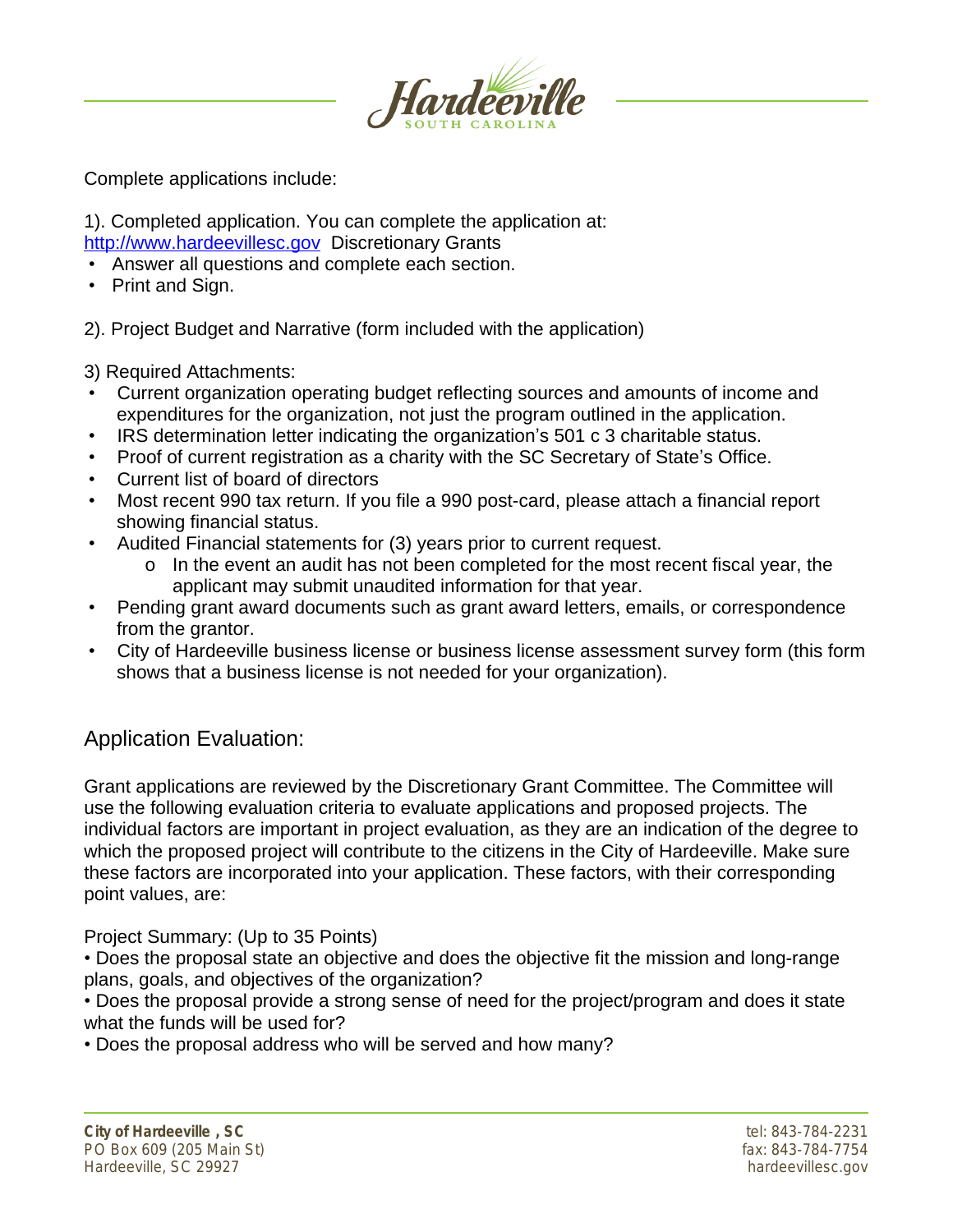

- Does the proposal state what will be the benefit to persons served?
- Does the proposal state a targeted underserved population?

• Does the proposal provide a program to prevent, mitigate or resolve individual, family, or community problems?

• Does the proposal state how the program will be evaluated once completed?

Project Impact: (Up to 30 Points)

- Is the proposal clear about how the project will work?
- Is there a timeframe outlined in the proposal; is the project ready to start?
- Are all aspects of the project feasible?
- Does the project provide a solution for the identified problem?
- Is the project innovative and provides solutions to problem?

Organization Background: (Up to 20 Points)

- Historical or current program experience indicated.
- Historical experience with targeted population addressed.
- Evidence of other successful experience relevant to the success of this proposal.
- Evidence of capable staff to carry out program/project.
- Does organization history indicate collaborative efforts with other entities?

Budget: (Up to 15 Points)

- Is the budget detailed and understandable?
- Is there another confirmed source of revenue to assist with this project/program?
- Is the project cost reasonable?
- Does budget incorporate any in-kind cost participation?

• Does the budget expense detail section include detailed cost calculation data (e.g., specific cost/quantity for personnel, supplies, travel) and information showing how City grant funds will be spent?

# AWARD NOTIFICATION

The Finance Director will notify all applicant organizations of the funding outcome in writing after July 1, 2021. Awards will be available for reimbursement after July 1, 2021. Final reports for the previous fiscal year, if applicable, must be received before payments are released.

# REPORTING REQUIREMENTS

At the completion of the grant funded project, The City of Hardeeville requires grantees to complete a mid-year and/or a final report for Discretionary Grant funds. Grantees are required to show proof of grant expenditures (invoices and proof of payment). Grantees are asked to